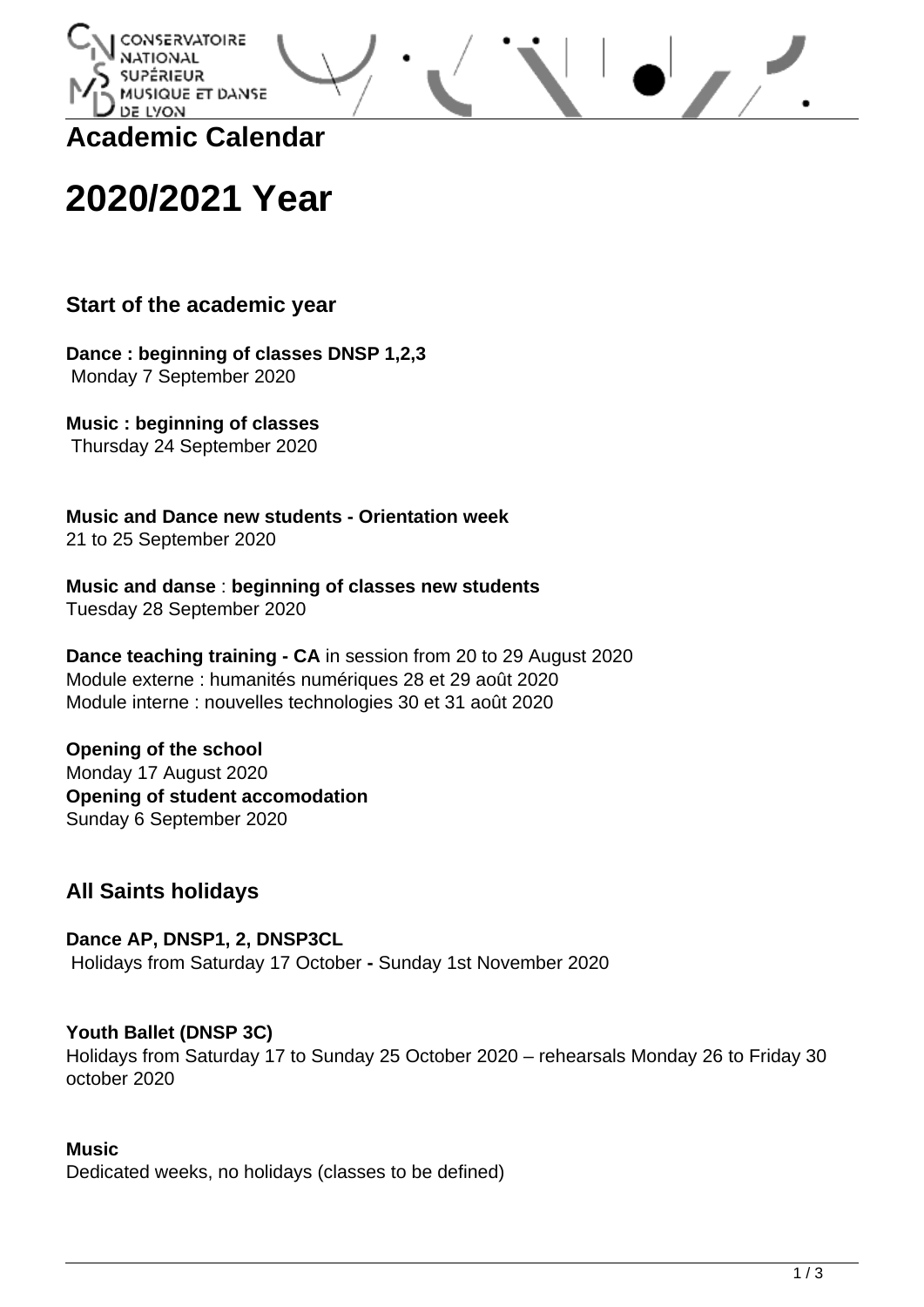

## **CA dance**

in session 2 from P9 from 17 to 26 October 2020 in session 11 from P8 from 19 to 22 October 2020 Module interne et externe : politiques culturelles 27 et 28 octobre 2020

#### **FEM**

Session from Monday 19 to Wednesday 21 October 2020

#### **Student accomodation open**

## **Christmas holidays**

**All studies** Holidays from Saturday 19 December 2020 – Sunday 3 January 2021

**Student accomodation closed** From Saturday 19 December (2:00 PM) to Sunday 3 January 2021 (5:00 PM) **School closed** From Saturday 19 December to Sunday 3 January 2021

# **Winter holidays**

**Dance** Holidays from Monday 8 to Sunday 21 February 2021

**Music** Holidays from Monday 8 to Sunday 21 February 2021 **Voice department** Holidays from 1 to 5 February 2021 - lyric production from 10 to 27 February 2021

**CA dance** Session from 6 to 13 February 2021

**FEM** Session from Sunday 7 to Tuesday 9 February 2021

#### **Student accomodation open**

# **Spring holidays**

#### **Dance**